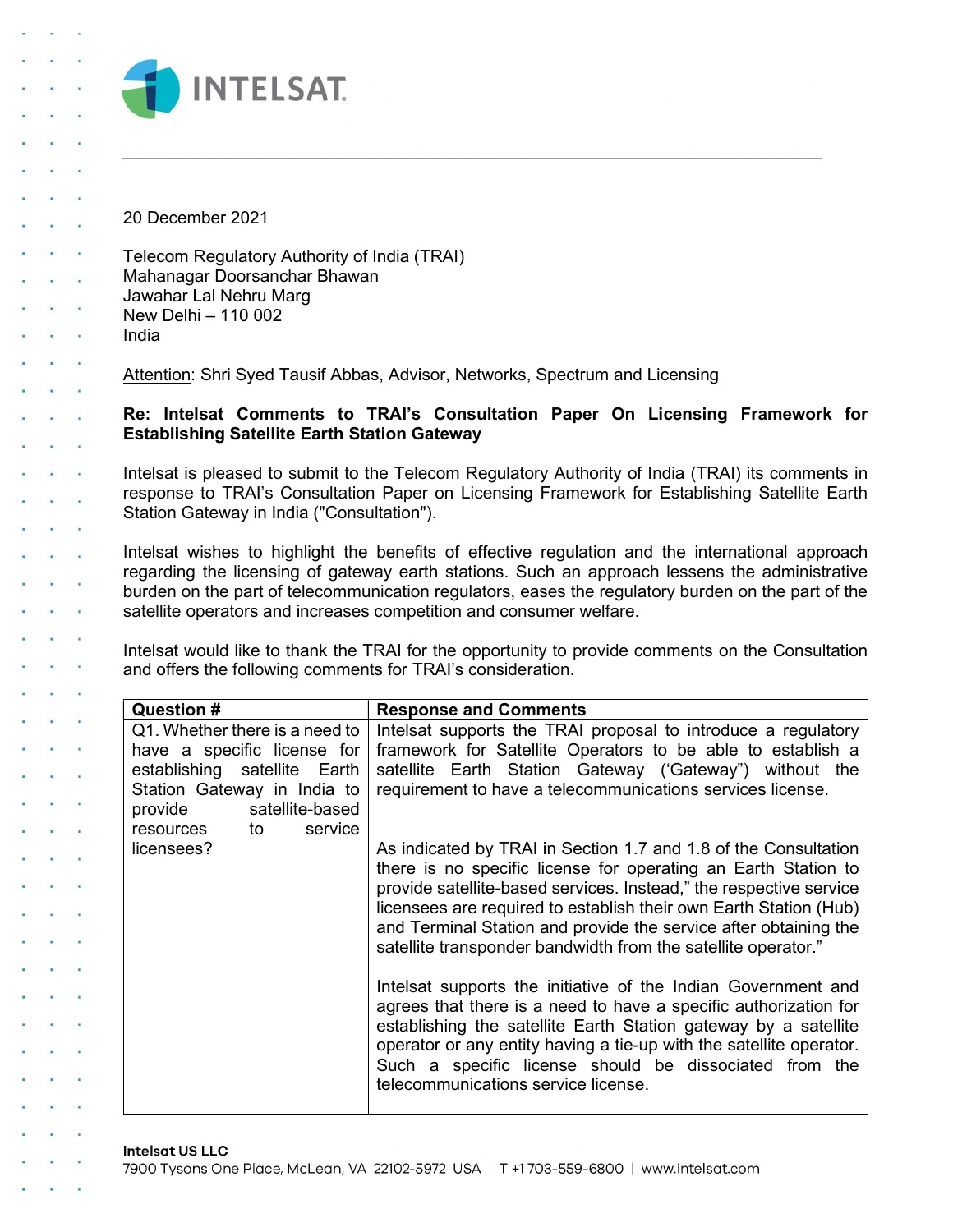|                                                                                                                                                                                                                                                                                                                                                                                | Establishing a framework for a Gateway license will allow<br>infrastructure sharing, avoiding the duplication of infrastructure<br>opex cost and will ensure faster rollout of provisioning of satellite<br>transponder capacity. Infrastructure sharing will lead to cost<br>reduction and therefore to more affordable end-user services.                                                                                                                                                                                                                                                                                                                                                                                                                                                                                                                                                                                                                                                                                                                                                                                                                                                                                                                                                                                                                                                                                                                                                                                                                                                                                                                                                                                                                                                                                                          |
|--------------------------------------------------------------------------------------------------------------------------------------------------------------------------------------------------------------------------------------------------------------------------------------------------------------------------------------------------------------------------------|------------------------------------------------------------------------------------------------------------------------------------------------------------------------------------------------------------------------------------------------------------------------------------------------------------------------------------------------------------------------------------------------------------------------------------------------------------------------------------------------------------------------------------------------------------------------------------------------------------------------------------------------------------------------------------------------------------------------------------------------------------------------------------------------------------------------------------------------------------------------------------------------------------------------------------------------------------------------------------------------------------------------------------------------------------------------------------------------------------------------------------------------------------------------------------------------------------------------------------------------------------------------------------------------------------------------------------------------------------------------------------------------------------------------------------------------------------------------------------------------------------------------------------------------------------------------------------------------------------------------------------------------------------------------------------------------------------------------------------------------------------------------------------------------------------------------------------------------------|
| Q2. If yes, what kind of<br>license/permission should be<br>envisaged<br>for establishing<br><b>Satellite</b><br>Earth<br>Station<br>Gateway in India? Do provide<br>details concerning the scope<br>of the license and technical,<br>financial<br>operational,<br>and<br>obligations, including license<br>entry<br>fee,<br>bank<br>fee,<br><b>NOCC</b><br>and<br>guarantees, | The use of Gateways should be licensed under a Separate Earth<br>Station Gateway License in India. This license will not be a<br>telecommunication services license nor a Spectrum/WPC<br>license. The Gateway License should be subject to similar<br>regulatory requirements as the Infrastructure Provider (IP-I)<br>License, $1$ because the IP-I license had the same purposes as the<br>Gateway License, meaning that it enables a pure infrastructure<br>provider to put up infrastructure that is shared between multiple<br>Telecom Service Licensees. Hence the light-touch licensing<br>mechanism as for IP-I license should apply.                                                                                                                                                                                                                                                                                                                                                                                                                                                                                                                                                                                                                                                                                                                                                                                                                                                                                                                                                                                                                                                                                                                                                                                                       |
| charges, etc.                                                                                                                                                                                                                                                                                                                                                                  | A telecommunications license should not act as a prerequisite<br>for obtaining a gateway license, because in the case of the<br>gateway operation, the satellite operator is not involved in the<br>end-to-end signal transmission or provision of telecom services<br>to end-users. We recommend that if a gateway is operated by a<br>party that does not provide connectivity services to end-users,<br>no telecommunications license will be required. Such an<br>approach not only removes the regulatory burden from gateway<br>operators, exempting them from telecommunications obligations<br>(including paying high regulatory fees), but also allows operators<br>of gateways to apply for the use of gateway frequencies without<br>a requirement to be licensed as a telecommunication provider.<br>Therefore, entities that purely operate gateways without<br>providing services to the end-users should not be required to<br>obtain a telecommunications license and should not be subject<br>to any authorization of the Unified License (UL) Regime. We<br>agree, however, as stated in Section 2.28 of the Consultation,<br>that in cases where the satellite operator entity may wish to<br>provide the services directly to the end-users, the satellite<br>operator entity will be required to obtain the requisite<br>telecommunications service license for the provision of services<br>to the end-users.<br>In relation to the technical, operational, and financial obligations,<br>the latter should be proportionate to the purposes of the Gateway<br>License as presented above. As proposed similar regulatory<br>requirements as the IP-I License should apply. More specifically,<br>there should be no restriction on foreign equity and number of<br>entrants. A local point of contact/local address should be |

<sup>1</sup> DoT: Infrastructure Provider License.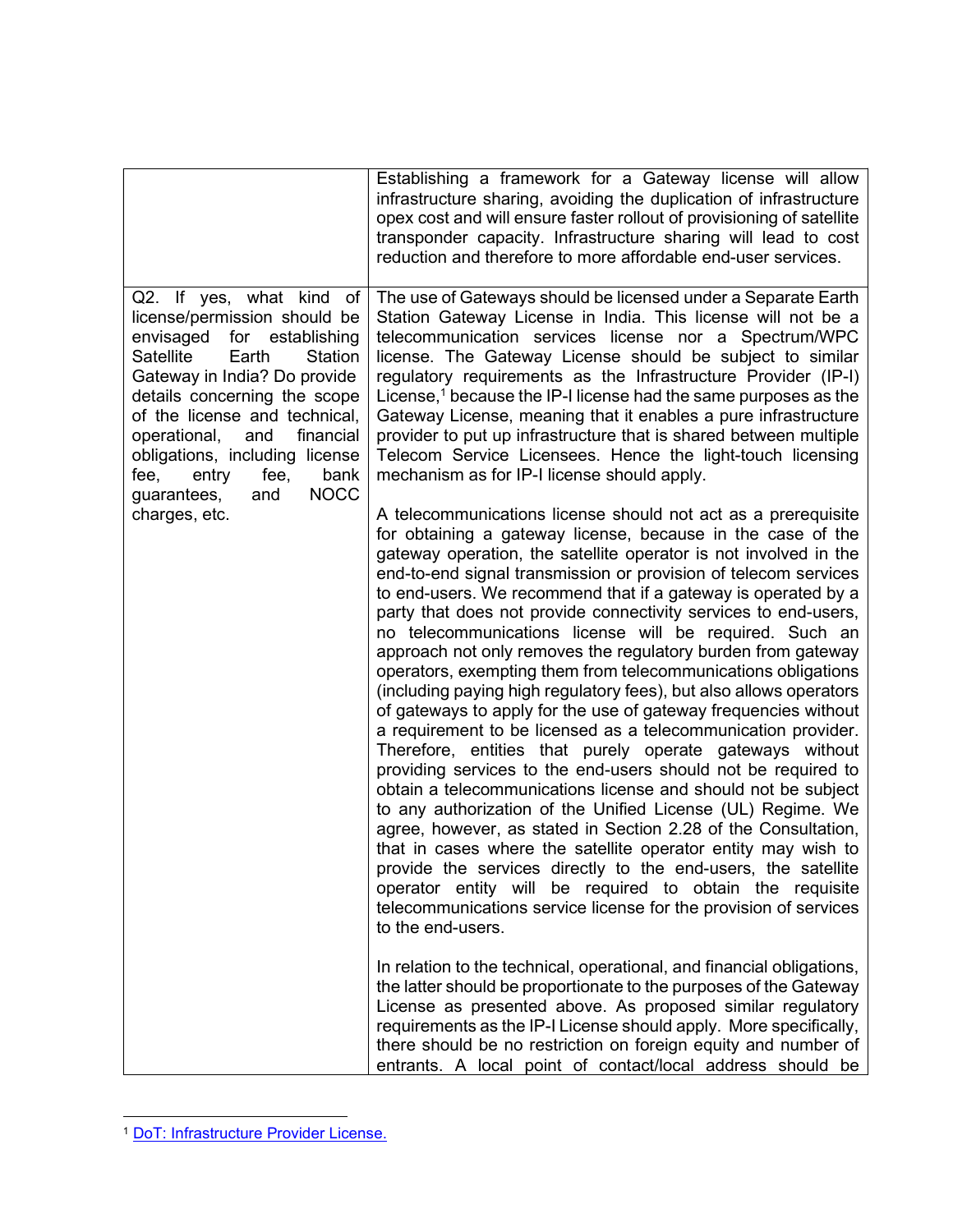|                                                                                                                                                                                                                                                                                                                                                                     | sufficient as an operational requirement to obtain the Gateway<br>License.                                                                                                                                                                                                                                                                                                                                                                                                                                                                                                                                                                                                                                                                                                                                                                                                                                                                                                                                                                                                                                                                              |
|---------------------------------------------------------------------------------------------------------------------------------------------------------------------------------------------------------------------------------------------------------------------------------------------------------------------------------------------------------------------|---------------------------------------------------------------------------------------------------------------------------------------------------------------------------------------------------------------------------------------------------------------------------------------------------------------------------------------------------------------------------------------------------------------------------------------------------------------------------------------------------------------------------------------------------------------------------------------------------------------------------------------------------------------------------------------------------------------------------------------------------------------------------------------------------------------------------------------------------------------------------------------------------------------------------------------------------------------------------------------------------------------------------------------------------------------------------------------------------------------------------------------------------------|
|                                                                                                                                                                                                                                                                                                                                                                     | In relation to the financial obligations, as for the IP-I License,<br>there should be no entry fee and no bank guarantee. The cost of<br>the authorization should be limited to the recovery of the<br>regulator's administrative costs to process the application and<br>maintain the license (e.g., the applicant company to be required<br>to pay Rs. 5000/- as processing fee along with the application).                                                                                                                                                                                                                                                                                                                                                                                                                                                                                                                                                                                                                                                                                                                                          |
| Q3.<br>Whether such Earth<br>Station<br>license<br>should<br>be<br>made available to the satellite<br>operator or its subsidiary or<br>any entity having a tie-up with<br>the satellite operator                                                                                                                                                                    | The Earth Station License could be made available to the<br>satellite operator or its subsidiary, as well as the entity having a<br>tie-up with the satellite operator.<br>It is also important to note the changing landscape of the use of<br>gateways – where the provision of telecommunications services<br>previously operated from start to end<br>by one<br>was<br>telecommunications operator, the telecommunications market<br>now consists of multiple different actors. These actors include,<br>as an example, i) retailers of services that do not operate<br>gateways; and ii) satellite operators that control a gateway<br>without providing any services to third parties or by providing<br>satellite backhaul by only operating earth stations to facilitate the<br>transmission of a signal to remote areas for Mobile Network<br>Operators. It is therefore important for TRAI to take into<br>consideration these different actors and the different use of<br>gateways or earth stations and allow both the satellite operator<br>(or its subsidiary) and an entity having a tie-up with the operator<br>to obtain the license. |
| Q4.What<br>mechanism/framework should<br>be put in place to regulate the<br>access to satellite transponder<br>capacity and satellite-based<br>of<br>Satellite<br>resources<br>a<br>operator/Earth<br>Station<br>licensee<br>by<br>the<br>service<br>licensees to get the resources<br>in a time-bound, transparent,<br>non-discriminatory<br>fair<br>and<br>manner | Intelsat endorses TRAI's input in Section 3.3. and 3.5 of the<br>Consultation regarding the Spectrum Authorization and the<br>method of access to the satellite transponder capacity. In<br>addition to a Spectrum Authorization, Intelsat believes that TRAI<br>should also promote the possibility of service providers obtaining<br>access to satellite capacity through a partnership with satellite<br>operators that have the associated space asset authorization. All<br>forms of market access are important to foment the local industry<br>and competition, increasing the space capacity offered in the<br>market.                                                                                                                                                                                                                                                                                                                                                                                                                                                                                                                          |
| Q5. Whether the Earth Station<br>Licensee should be permitted<br>to install baseband equipment<br>also for providing satellite<br>bandwidth to the<br>service<br>licensees as per need?                                                                                                                                                                             | If the Baseband is shareable between multiple Telecom Service<br>Licensees, the Gateway license holder should be able to invest<br>and provide that. This baseband could include satellite<br>networking baseband, routers, internet gateway, cloud access,<br>collocated servers for storage or hosting, cyber-security<br>solutions, lawful intercept solution, etc. However, all legal<br>compliance for delivery of such services that use internet, or                                                                                                                                                                                                                                                                                                                                                                                                                                                                                                                                                                                                                                                                                             |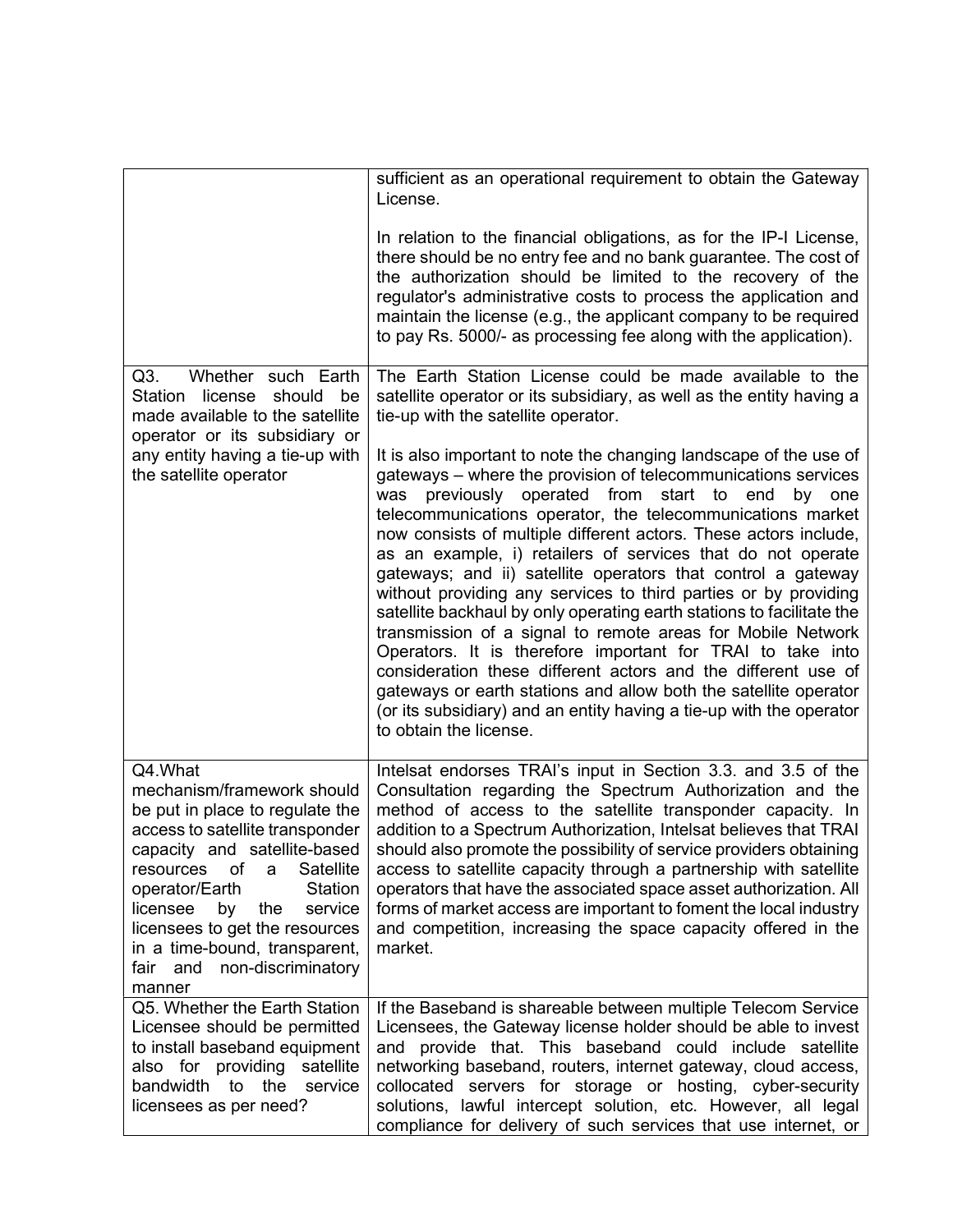|                                                                                                                                                                                                                                                                                                                                                                                                                                                                                                                        | cloud, or other such facilities provided by the Gateway License<br>holder, remain solely with the Telecom Service Operator /<br>Licensee.                                                                                                                                                                                                                                                                                                                                                                                                                                                                                                                                                                                                                                                                                                                   |
|------------------------------------------------------------------------------------------------------------------------------------------------------------------------------------------------------------------------------------------------------------------------------------------------------------------------------------------------------------------------------------------------------------------------------------------------------------------------------------------------------------------------|-------------------------------------------------------------------------------------------------------------------------------------------------------------------------------------------------------------------------------------------------------------------------------------------------------------------------------------------------------------------------------------------------------------------------------------------------------------------------------------------------------------------------------------------------------------------------------------------------------------------------------------------------------------------------------------------------------------------------------------------------------------------------------------------------------------------------------------------------------------|
|                                                                                                                                                                                                                                                                                                                                                                                                                                                                                                                        | We note that the service being provided is satellite capacity and<br>not a telecom service for which the Licensee should be required<br>to obtain a telecom service license. We also do not believe it is<br>relevant whether the satellite capacity is provided in MHz or<br>Mbps, as TRA notes in Section 2.34. In both cases presented,<br>the satellite operator is only involved in the provision of<br>wholesale satellite capacity, so that only authorization to use the<br>satellite segment is required.                                                                                                                                                                                                                                                                                                                                          |
| Q6. What amendments will be<br>required to be made in the<br>existing terms and conditions<br>the<br>relevant<br>service<br>οf<br>Unified<br>authorizations<br>of<br>License, DTH<br>License/Teleport permission<br>to enable the service licensee<br>to connect to the Satellite<br>Station<br>Gateway<br>Earth<br>established by Earth Station<br>Licensee/Service<br>Licensee,<br>for obtaining and using the<br>satellite<br>transponder<br>bandwidth and satellite-based<br>resources? Do justify your<br>answer. | This Gateway license will not overlap in its scope with any of the<br>Telecom Service Licenses, except in relation to the<br>establishment of the Earth Station Gateway. All the Telecom<br>Service Licenses would need to have an amendment so as to<br>allow the licensee to operate their services through a licensed<br>Earth Station Gateway infrastructure, rather than being forced to<br>put up their own Gateway in their premises. Existing Telecom<br>Service Licensees, who have established their own Earth Station<br>Gateway under the license, should be able to continue to operate<br>their own Earth Station Gateway, if preferable.                                                                                                                                                                                                     |
| Q7. Whether the sharing of<br>Earth Station among the<br>licensees (between proposed<br>Earth Station licensee and<br>Service Licensee; and among                                                                                                                                                                                                                                                                                                                                                                      | Earth station sharing should be permitted as the purpose of the<br>Gateway License is to allow infrastructure sharing, avoid<br>duplication of infrastructure Capex and duplication of Opex on<br>such infrastructure.                                                                                                                                                                                                                                                                                                                                                                                                                                                                                                                                                                                                                                      |
| service licensees) should be<br>permitted                                                                                                                                                                                                                                                                                                                                                                                                                                                                              | Intelsat supports DoT's position referenced by TRAI in Section<br>1.11 of the Consultation, that sharing of the gateway established<br>by the satellite constellation operator among different service<br>providers, wherein the service providers need only to deploy<br>baseband systems at gateways to start harnessing the satellite<br>capacity, may result in cost-effective and optimum use of<br>resources. It should be therefore allowed for the Earth Station<br>Licensee to provide satellite bandwidth to other service licensees<br>using the same Earth Station Gateway. As mentioned by TRAI<br>in Section 2.37 of the Consultation, this will ensure the faster<br>rollout of provisioning of satellite transponder capacity.<br>Infrastructure sharing will lead to cost reduction and therefore to<br>more affordable end-user services. |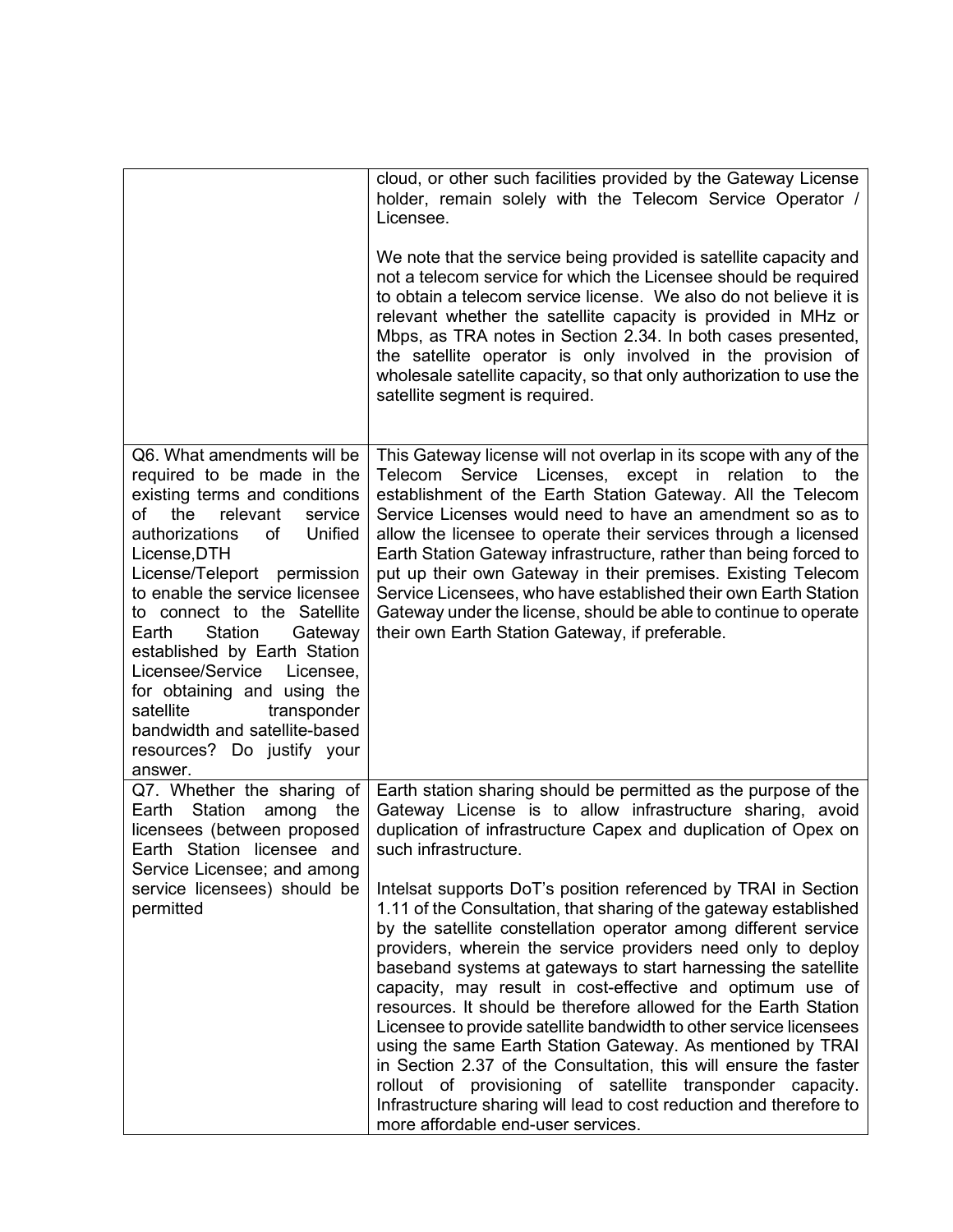| Q8. To whom should<br>the<br>frequency<br>carriers<br>be<br>assigned: the Earth<br>Station Licensee,<br>the<br><b>or</b><br>Service Licensee, or whoever<br>establishes<br>the Satellite Earth Station? Do<br>justify your answer. | The spectrum use should not be associated with the Gateway<br>license, expect in case the Gateway Licensee wants also to<br>provide telecommunications services, beyond the provision of<br>satellite capacity. All permissions, licenses, monitoring charges,<br>usage charges on the spectrum (WPC or NOCC) should<br>continue to be associated to the Telecom Service Licensee, who<br>uses the infrastructure created by the Earth Station Gateway<br>license.                                                                                                                                                                                                                                                                                                                                                                          |
|------------------------------------------------------------------------------------------------------------------------------------------------------------------------------------------------------------------------------------|---------------------------------------------------------------------------------------------------------------------------------------------------------------------------------------------------------------------------------------------------------------------------------------------------------------------------------------------------------------------------------------------------------------------------------------------------------------------------------------------------------------------------------------------------------------------------------------------------------------------------------------------------------------------------------------------------------------------------------------------------------------------------------------------------------------------------------------------|
| Q.9 What should<br>be<br>the<br>for<br>the<br>methodology<br>assignment of spectrum<br>for establishing<br>a satellite<br>Earth Station?<br>Provide<br>a<br>detailed<br>justification.                                             | Assignment of spectrum should be associated to the Telecom<br>Service Licensee and not with the Earth Station Gateway<br>License.<br>Additionally, the methodology of assignment of frequencies<br>within different frequency bands may differ from service to<br>service depending upon the demand, supply, possibility of<br>shared use, and other social and economic considerations.<br>Spectrum used by satellite services in C, Ku and Ka, and other<br>bands (e.g., Q/V band in the near future) allows for shared use<br>and limited interference. Lastly, Intelsat's suggestion is that<br>spectrum for Gateways for satellite services should be assigned<br>on case-by-case requests and not through auction, as<br>referenced by TRAI in Section 3.16 of the Consultation, except<br>in cases of limited spectrum availability. |
| Q10. What should<br>the<br>be<br>charging mechanism for the<br>spectrum<br>assigned to the satellite Earth<br>Station licensee? Elaborate<br>your<br>answer with justification                                                     | Intelsat believes that a cost-based approach is the most efficient<br>pricing system to ensure affordable satellite services.<br>The cost of the authorization should be limited to the recovery of<br>the regulator's administrative costs to process the application<br>and maintain the license. Internationally, in most of the<br>administrations, spectrum for Earth Station license is charged as<br>an administrative fee generally to cover the administrative costs.<br>Licensing fees should not be used as a source of revenue or be<br>excessive, as licensing fees are generally passed on to the<br>customer.                                                                                                                                                                                                                |
|                                                                                                                                                                                                                                    | Additionally, regulatory spectrum fees should not be based<br>solely on the amount of MHz overally used, A pricing policy that<br>considers situations when satellite service providers must use<br>broad bandwidth because of the configuration of satellite<br>systems, requiring use of a substantial part of bandwidth. For<br>instance, Intelsat's network may employ multiple different access<br>schemes, which include dynamic return link channel sizing and<br>transmit frequency selection. Based on traffic conditions and<br>resource availability, earth stations may be able to transmit in the                                                                                                                                                                                                                              |